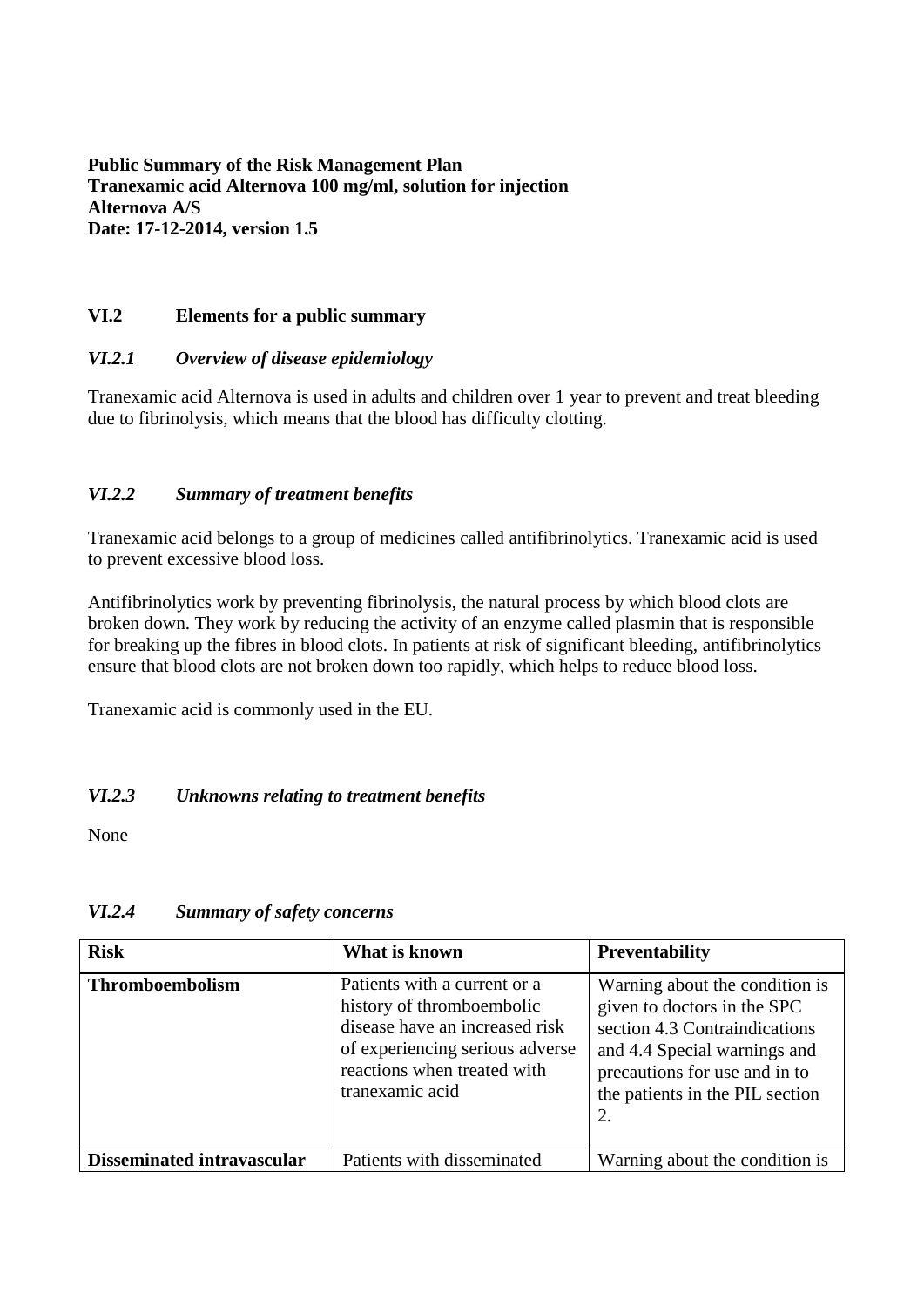| <b>Risk</b>                                                                          | What is known                                                                                                                                                                                                                                                                                                                                         | <b>Preventability</b>                                                                                                                                                                                    |
|--------------------------------------------------------------------------------------|-------------------------------------------------------------------------------------------------------------------------------------------------------------------------------------------------------------------------------------------------------------------------------------------------------------------------------------------------------|----------------------------------------------------------------------------------------------------------------------------------------------------------------------------------------------------------|
| coagulation                                                                          | intravascular coagulation (DIC)<br>may be at increased risk for<br>undesirable effects if treated<br>with tranexamic acid.                                                                                                                                                                                                                            | given to doctors in the SPC<br>section 4.3 Contraindications<br>and 4.4 Special warnings and<br>precautions for use and in to<br>the patients in the PIL section<br>2.                                   |
| Use in patients with renal<br>impairment                                             | Patients with renal impairment<br>may experience accumulation<br>of tranexamic acid and thus are<br>at risk of experiencing<br>overdose and undesirable<br>effects.                                                                                                                                                                                   | Warning about the condition is<br>given to doctors in the SPC<br>section 4.3 Contraindications<br>and 4.4 Special warnings and<br>precautions for use and in to<br>the patients in the PIL section<br>2. |
| <b>Convulsions</b>                                                                   | Patients who receive high doses<br>of tranexamic acid<br>intravenously may experience<br>convulsions. However,<br>convulsions should not occur<br>when tranexamic is given in the<br>recommended lower doses.                                                                                                                                         | Warning about the condition is<br>given to doctors in the SPC<br>section 4.3 Contraindications<br>and 4.4 Special warnings and<br>precautions for use and in to<br>the patients in the PIL section<br>2. |
| <b>Visual disturbances</b>                                                           | Patients with pathological<br>changes in the eyes should only<br>be treated for longer periods<br>with tranexamic acid after<br>consultation with a specialist.<br>In addition there is a risk for<br>experiencing visual<br>disturbances when treated with<br>tranexamic acid and the patient<br>should undergo regular<br>examinations of the eyes. | Warning about the condition is<br>given to doctors in the SPC<br>section 4.4 Special warnings<br>and precautions for use and in<br>to the patients in the PIL<br>section 2.                              |
| <b>Urethral obstruction in</b><br>patients with hematuria                            | Patients who experience<br>haematuria during treatment<br>with tranexamic acid is a risk of<br>urethral obstruction which is<br>serious as should be treated<br>immediately.                                                                                                                                                                          | Warning about the condition is<br>given to doctors in the SPC<br>section 4.4 Special warnings<br>and precautions for use and in<br>to the patients in the PIL<br>section 2.                              |
| <b>Intrethecal and</b><br>intraventricular application,<br>intracerebral application | Tranexamic acid should not be<br>administered intrathecal,<br>intraventricular or intracerebral<br>due to risk of cerebral odema                                                                                                                                                                                                                      | Warning about the condition is<br>given to doctors in the SPC<br>section 4.4 Special warnings<br>and precautions for use.                                                                                |